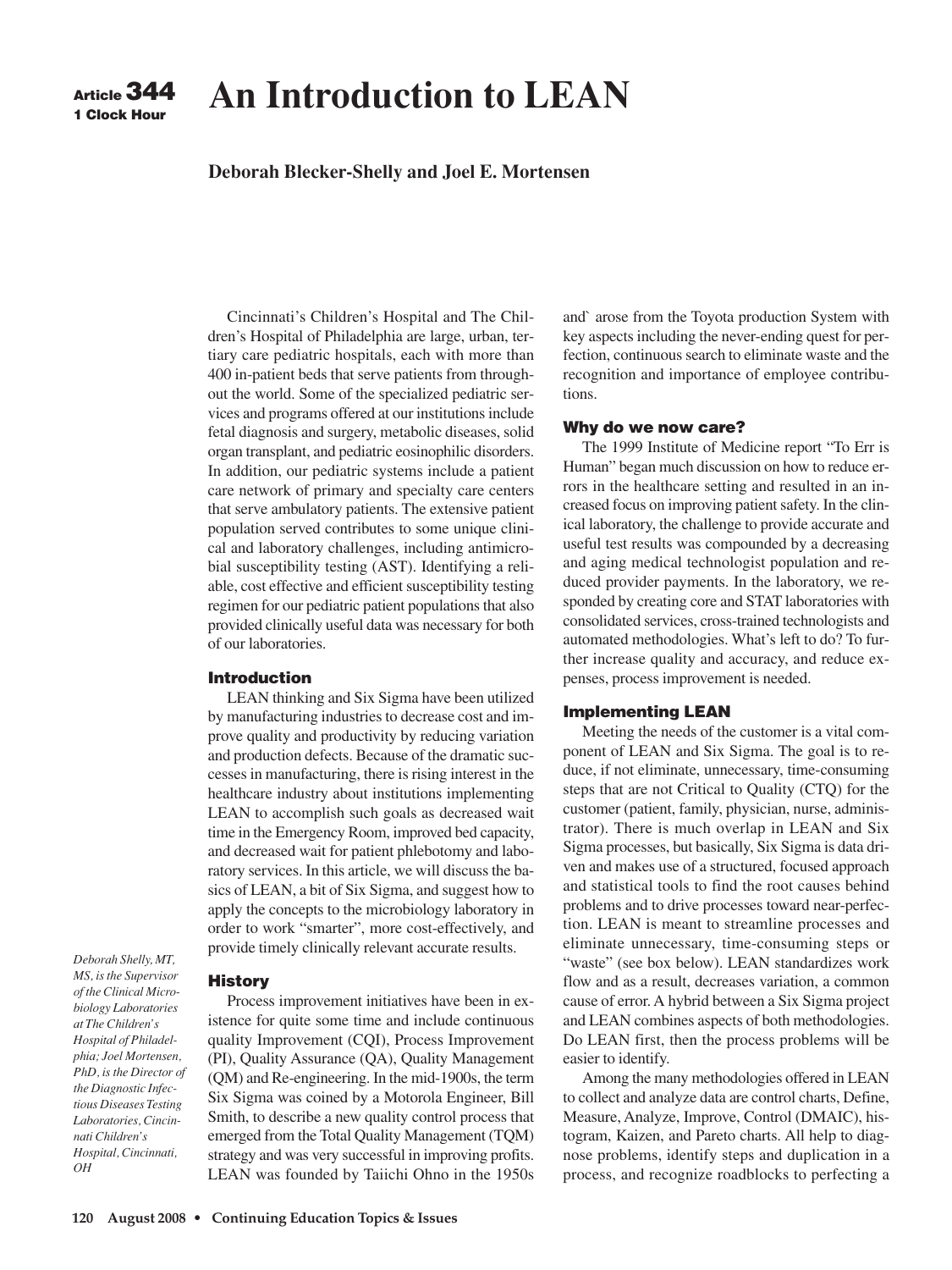process. Three key tools which are proving to work well in hospitals are 5S -- a process simplification and process cleanup tool, 7 Wastes of Lean, and Value Stream Mapping (VSM), which visualizes process flow (i.e. patient information and specimen flow). Let's take a look at these three approaches in more detail.

## **5S**

The standardized system of 5S includes the following components and reduces "visual clutter" by creating and maintaining an orderly workplace: sort, set-in-order, shine, standardize and sustain.

- Sort *(seiri)* tidiness; organization
- Set-in-Order orderliness
- Shine cleanliness
- Standardize control and consistency
- Sustain maintaining standards

For example, adding visual controls, such as color coding, labeling cabinets with contents, even removing doors from cabinets, allows for additional ease of inventory control and less accumulation of unnecessary items. Examine the equipment layout in the "work cell", or work bench. Are there ways to re-organize tools and equipment to standardize practice and decrease walking? Finally, set up mechanisms and controls to sustain practices. When 5S is successfully applied, the result is an efficiently organized and standardized work area where variation is minimized.

## **Seven Wastes of LEAN**

The Seven Wastes of LEAN are at the root of all unprofitable activity. In addition to those listed below, underutilizing people's skills is considered a waste when talent is used for activities that are nonvalue added.

#### **What are the 7 Wastes?**

- Inventory
- Overproduction
- Waiting
- Transportation
- Defects (errors/repeats)
- Excess motion/walking
- Processing

#### **Value Stream Mapping**

Value stream mapping (VSM) is a LEAN tool that helps detail the flow of supplies and information as a product or service makes its way through a process. It also shows decisions that are made, the sequence of events and any wait times or delays inherent in the process. The main goals of VSM include identifying, demonstrating and decreasing waste in a process. The creation of a value stream map can take many forms including a "pen and paper" diagram of the process with real-time measurements of the length of time an activity takes. Another common approach is for a workgroup to use post it notes with time taken and by whom, plus colored dots indicating whether an activity is value added, non-value added, or required for regulatory or compliance issues. When all notes are posted, it is then easier to identify duplication or unnecessary processes, and waste. The workgroup is then charged to brainstorm ways to streamline the process by minimizing non-value activities and optimizing flow of required steps.

Once 5S is applied to a work area, all processes can start to be systematically reviewed, possibly using a tool such as VSM described above. Start by looking at the flow of work and organize areas to maximize testing activities. Is there clinical benefit to performing testing by a more rapid, albeit expensive, methodology rather than batching? Evaluate workload and staffing levels - are changes needed to best meet demands of volume?

#### **Change Management**

One of the main initial challenges for a supervisor is to reassure staff that a LEAN/Six Sigma implementation does not mean staffing layoffs. The goal is to free up staff from performing non-value added activities in order to have the resources to optimize patient care services, implement new testing, attend continuing education programs, evaluate new products and participate in other hospital or professional activities. Put together workgroups to address specific projects. Critical to success is also allowing those who do the bench-work to be actively involved in the processes. Technologists are aware of what the roadblocks are and should help diagnose problems and implement change. Involve "those who know" and communicate with others at the institution, preferably at high levels, to gain the support of a champion. Often, a champion can help remove organizational barriers to change.

## **Keys to Successful Change**

- Acknowledge that Lean/SS affects the organization and its goals
- Acknowledge that change is difficult and causes discomfort
- "Change Management" education critical for managers/supervisors
- Acknowledge that this is a new way of thinking and working
- "Buy-in" at all levels is critical for success
- Present an organized, common-minded leadership
- Celebrate Successes!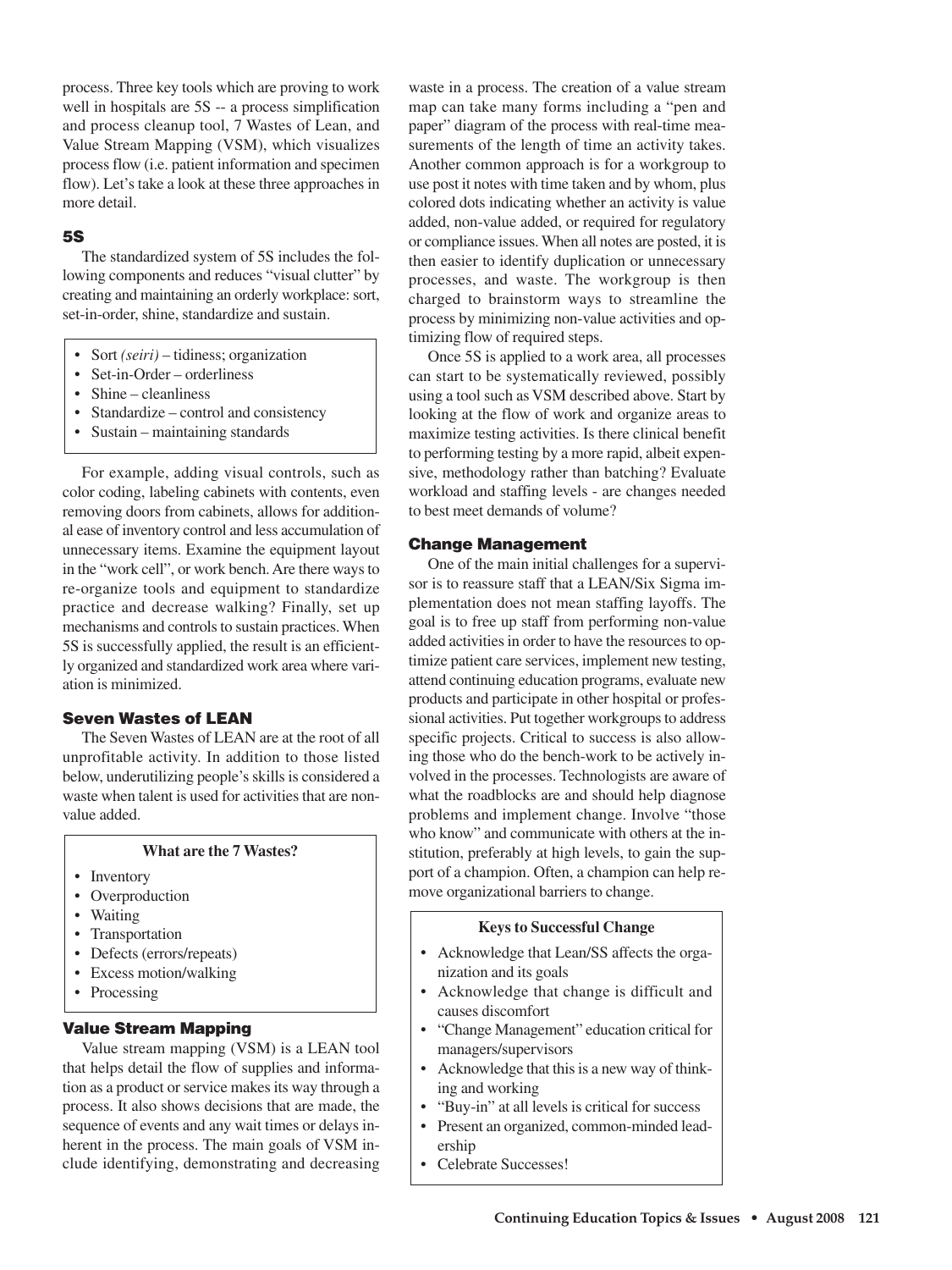## **Benefits of LEAN Implementation**

What are the laboratory and organizational benefits and outcomes of a successful LEAN/Six Sigma implementation?

- Increased productivity
- Improved quality and patient care
- Space utilization improved
- Reduction in order processing errors
- Reduced staffing demands
- Reduction in turnover and attrition costs
- Reduction in inventory control activities
- Greater employee job satisfaction

To summarize, LEAN/Six Sigma is a systematic approach that eliminates waste, increases productivity and quality of work by reducing complexity, improving process flow and removing unnecessary or non-value added activities!

#### **LEAN and Susceptibility Testing**

- Don't duplicate systems
- **Streamline**
- When appropriate, get the results out as soon as possible
- Focus the technologists' time on tasks that require their training and expertise

Now that we have introduced you to the basic concepts of LEAN, let's look at susceptibility testing as an example of an important function where the laboratory that can benefit from LEAN. Remember that although we are focusing this discussion on susceptibility testing, the basic ideas apply through out the microbiology laboratory.

The hardest concept to get away from is the idea that we need multiple back up systems and that we often need to keep conventional or "old school" reagents and tests available "because we may need them." There are times when back up systems are important or even critical but most of the time laboratories simply keep outmoded stuff around because they are emotionally attached or they remember once, many years ago, when they needed some conventional test like "Hugh-Liefson fermentation tubes". System duplication should be minimized. As one can see in Figure 1., the microbiology laboratories at Cincinnati Children's and Children's Hospital of Philadelphia both suffered from too many systems for susceptibility testing. It seemed that Bauer Kirby offered an inexpensive methodology that we were all comfortable with, the commercial broth dilution system was the gold standard of the time, the Vitek system offered speed and efficiency and the ETest system was used for a small number of fastidious organisms. This practice involved multiple quality controls and set up processes, various supplies and manufacturers as well as different technical procedures that required ongoing training and competency testing of staff. We knew we had to "think smarter" and do things differently. That said, we wanted to be LEAN, but knew we couldn't transition to a single methodology for AST and still produce consistently accurate results, because of course, it is not LEAN to be wrong! An incorrect result puts patient care at risk by extending in-patient stay, using inappropriate therapy, and may result in more expensive antibiotic use, repeat laboratory testing in the laboratory, etc. We needed to get the right answer the first time.

Let's take a closer look at how and why we changed our AST algorithms:



Figure 1 represents the susceptibility testing algorithm for CCHMC and CHOP prior to LEAN implementation.



Figure 2 represents the susceptibility testing algorithm for CCHMC and CHOP following LEAN implementation.

There are several important considerations in why one set of organisms can be tested by one method or the other. The main analyzer in this new scheme is the Vitek 2 system. It has been validated and works well for a number of groups of organisms (see figure 2) and has the positive characteristics of high throughput, low hands-on time and rapid results. The strengths of Etest, our secondary system,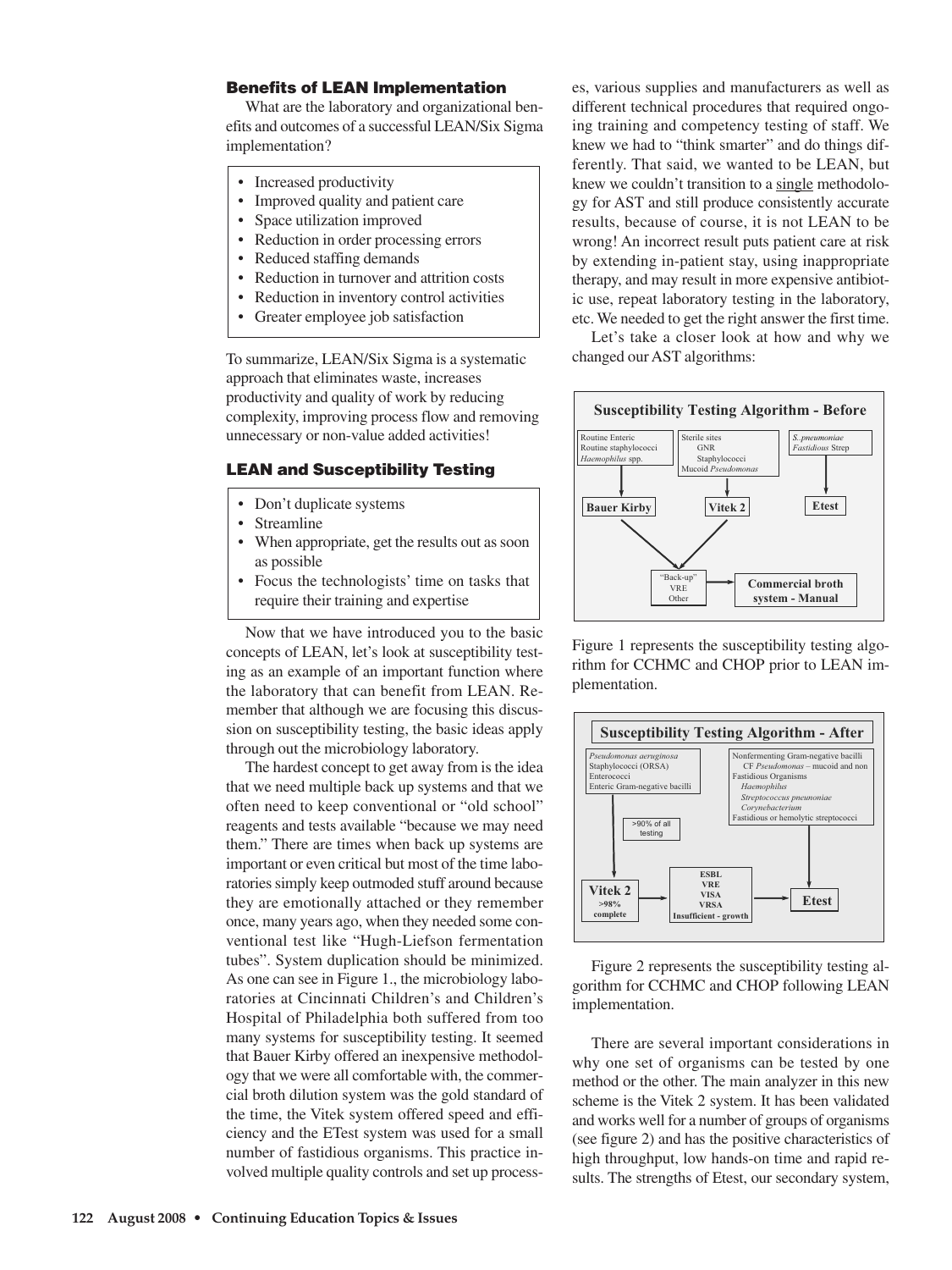lie in its flexibility, full dilution MIC, and application for difficult organisms or clinical situations. The following example illustrates these points.

#### *Pseudomonas aeruginosa*

Although validated susceptibility testing methods exist for *P. aeruginosa*, there are reports of minor to very major errors for *P. aeruginosa* when comparing Vitek 2 to Etest [piperacillin/tazobactam (6.2%) and cefepime (13.7%). In addition, Jorgensen et. al. compared Vitek 2 with broth microdilution and found minor to very major errors for cefepime (23.6%) and piperacillin/tazobactam (10.0%). Also, the Vitek 2 and Microscan systems demonstrated inaccuracies for a variety of agents including amikacin, imipenem and piperacilln/ tazobactam when testing pan-resistant *P. aeruginosa* samples distributed through the College of American Pathologist Proficiency Testing Program. Despite the weaknesses of automated systems described above, we converted testing for *P. aeruginosa* isolates (excluding those from patients with cystic fibrosis) from disc diffusion to Vitek 2 for cost, efficiency and workflow adaptability, while continuing to monitor results to determine if testing by Etest is required.

# **Role of Cystic Fibrosis Foundation Guidelines**

Cincinnati's Children's Hospital and The Children's Hospital of Philadelphia provide care to a total of approximately 550 families with cystic fibrosis (CF). The Cystic Fibrosis Foundation (CFF) actively contributes to developing laboratory, treatment and infection control standards for patients with CF. The Foundation supports the use of automated susceptibility testing methods for rapidly growing Enterobacteriaceae and staphylococci, but recommends agar-based diffusion methods for pseudomonads and other multiply resistant organisms commonly recovered in this patient population. One confounding difficulty with all methodologies for *P. aeruginosa*, is conversion of the non-mucoid phenotype into the mucoid (biofilm mode) phenotype associated with the development of chronic lung infection and subsequent decreased lung function. There are no testing methods available for the clinical laboratory that simulates growth in a biofilm, yet research demonstrates some agents, such as beta-lactams, excluding meropenem, are less active when grown in a biofilm, whereas others such as aminoglycosides and ciprofloxacin appear unaffected. In several studies, Vitek2 and MicroScan Walkaway systems were evaluated and found to have a high rate of very major errors for susceptibility testing of CF *P. aeruginosa* isolates, an organism particularly difficult to eradicate, yet

Etest and disk diffusion testing were shown to correlate with reference MIC testing. Due to the complex nature of testing pseudomonads and other resistant Gram-negative bacilli, we follow the CFF guidelines for "best practice" and test these organisms by Etest.

## **Benefits of Algorithm Changes**

Once the new AST algorithm was put in place, the following laboratory and organizational "downstream" benefits were soon realized;

- Quality Improved
- Fewer repeats or confirmatory testing
- Infection Control Impact
- Therapeutic agent changes (cost/toxicity)
- Inventory and receiving activities reduced
- QC reduction
- Productivity increased
- Space Utilization reduced
- Increased flexibility of testing
- Staff assigned where needed

# **Anti-Fungal Susceptibility Testing In-House vs. Sending to Reference Laboratory**

During this process, we identified another important area that took our technologists away from tasks that utilized their expertise and cost our laboratories a significant amount of money. In the immunocompromised patient, providing timely antifungal susceptibility testing is paramount to treatment. According to a recent CAP Proficiency Surveys, increasing numbers of laboratories are performing testing in-house (currently approximately 42 %), most following CLSI Standard M27-A2. Sending testing to a reference laboratory creates a time delay as well as makes the process cumbersome if additional agents are requested or consultation with the clinician regarding methodology or interpretation is needed. Our hospitals serve a large number of transplant recipients, oncology patients and neonates; therefore, having a quantitative result plus category interpretation in a timely manner is critical. After adding this to our test menu, result turn around time was reduced by 4-8 days, an institution specific antibiogram was created, and we established standardized reflex testing protocol for positive normally sterile body fluids. In addition, the cost per test was reduced from \$183 to \$17 for reference laboratory and in-house, respectively. The decision to bring testing in-house depends on many factors including clinical impact, formulary, cost, test volume, required turn-around time, staffing resources, reference ranges, and methodology; however opportunities exist to evaluate options for streamlining and improving the process and quality of testing.